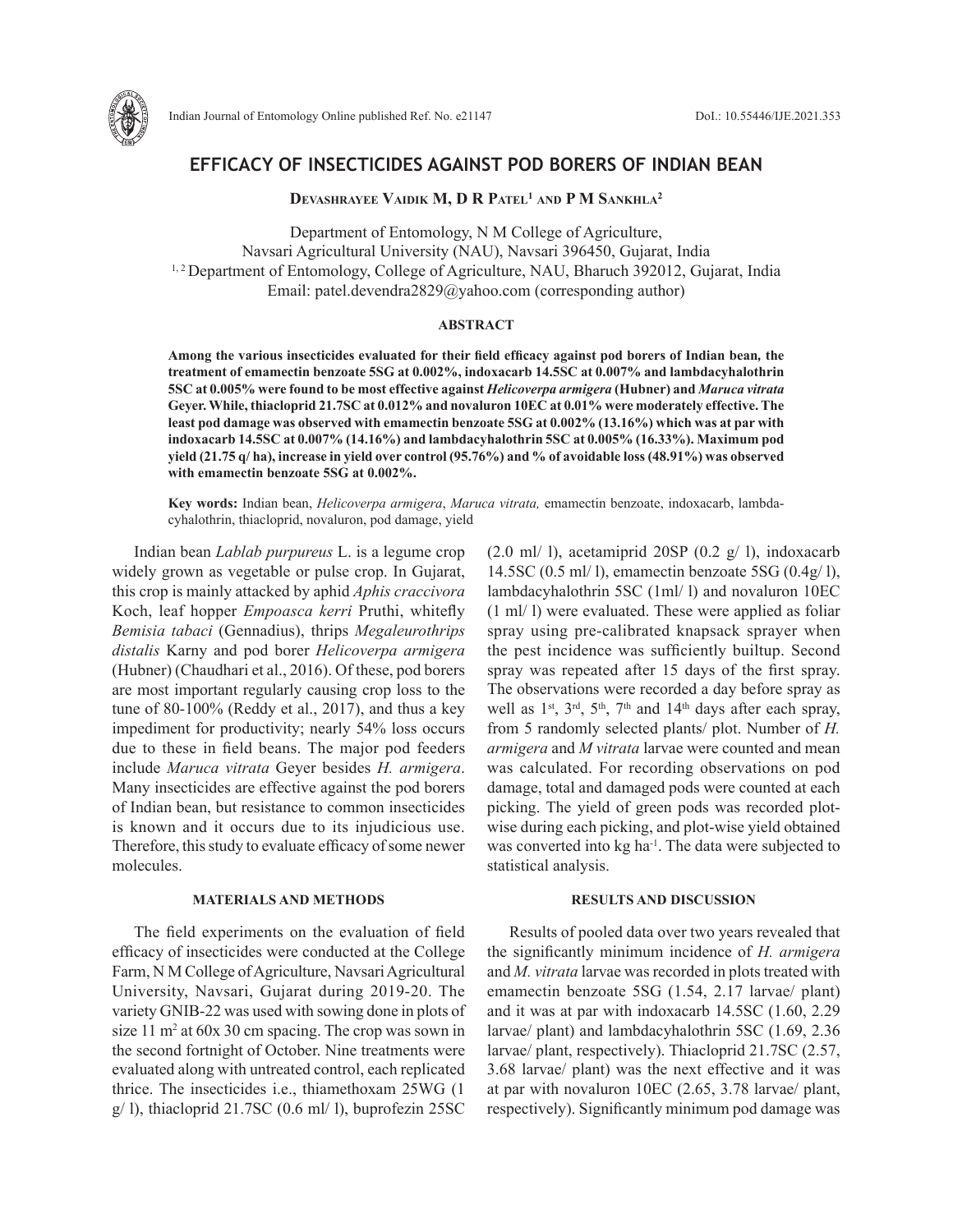|                      |                                                             |               |                              |                                                                                                                                                                                                                                                                                                                                                                                                          |                                                                                                                                                                                                                                                                                                                | Mean no.    |                                                                                                                                                                                                                                                                                                                                              | of H. armigera larvae/ plant |                                                                                                                                                                                                                                                                                                                             |                                                                                                                                                                                                                                                                                                               |                                                                   |                                                                                                                                                                                                                                                                             |                                                                                                                                                                                                                                                                                                               |
|----------------------|-------------------------------------------------------------|---------------|------------------------------|----------------------------------------------------------------------------------------------------------------------------------------------------------------------------------------------------------------------------------------------------------------------------------------------------------------------------------------------------------------------------------------------------------|----------------------------------------------------------------------------------------------------------------------------------------------------------------------------------------------------------------------------------------------------------------------------------------------------------------|-------------|----------------------------------------------------------------------------------------------------------------------------------------------------------------------------------------------------------------------------------------------------------------------------------------------------------------------------------------------|------------------------------|-----------------------------------------------------------------------------------------------------------------------------------------------------------------------------------------------------------------------------------------------------------------------------------------------------------------------------|---------------------------------------------------------------------------------------------------------------------------------------------------------------------------------------------------------------------------------------------------------------------------------------------------------------|-------------------------------------------------------------------|-----------------------------------------------------------------------------------------------------------------------------------------------------------------------------------------------------------------------------------------------------------------------------|---------------------------------------------------------------------------------------------------------------------------------------------------------------------------------------------------------------------------------------------------------------------------------------------------------------|
|                      | <b>I</b> reatments                                          | <b>Before</b> |                              |                                                                                                                                                                                                                                                                                                                                                                                                          | First spra-                                                                                                                                                                                                                                                                                                    |             |                                                                                                                                                                                                                                                                                                                                              |                              |                                                                                                                                                                                                                                                                                                                             | Second spray                                                                                                                                                                                                                                                                                                  |                                                                   |                                                                                                                                                                                                                                                                             | Pooled                                                                                                                                                                                                                                                                                                        |
| Σò,                  |                                                             | spray         | <b>IDAS</b>                  | <b>SACR</b>                                                                                                                                                                                                                                                                                                                                                                                              | <b>SDAS</b>                                                                                                                                                                                                                                                                                                    | <b>ZDAS</b> | 4DAS                                                                                                                                                                                                                                                                                                                                         | <b>IDAS</b>                  | <b>AQ</b>                                                                                                                                                                                                                                                                                                                   | SDAS                                                                                                                                                                                                                                                                                                          | <b>ZDAS</b>                                                       | 4DAS                                                                                                                                                                                                                                                                        |                                                                                                                                                                                                                                                                                                               |
|                      | Thiamethoxam 25 WG                                          | 2.25          | 2.05                         |                                                                                                                                                                                                                                                                                                                                                                                                          | 2.09                                                                                                                                                                                                                                                                                                           |             |                                                                                                                                                                                                                                                                                                                                              |                              |                                                                                                                                                                                                                                                                                                                             |                                                                                                                                                                                                                                                                                                               |                                                                   |                                                                                                                                                                                                                                                                             |                                                                                                                                                                                                                                                                                                               |
|                      | at 0.025%                                                   | 5.08)         | (4.20)                       |                                                                                                                                                                                                                                                                                                                                                                                                          |                                                                                                                                                                                                                                                                                                                |             |                                                                                                                                                                                                                                                                                                                                              |                              |                                                                                                                                                                                                                                                                                                                             |                                                                                                                                                                                                                                                                                                               |                                                                   |                                                                                                                                                                                                                                                                             |                                                                                                                                                                                                                                                                                                               |
|                      | Thiacloprid 21.7 SC at                                      | 2.32          | 1.70                         |                                                                                                                                                                                                                                                                                                                                                                                                          |                                                                                                                                                                                                                                                                                                                |             |                                                                                                                                                                                                                                                                                                                                              |                              |                                                                                                                                                                                                                                                                                                                             |                                                                                                                                                                                                                                                                                                               |                                                                   |                                                                                                                                                                                                                                                                             |                                                                                                                                                                                                                                                                                                               |
|                      | 0.012%                                                      | $(0 + 5)$     | (2.90)                       |                                                                                                                                                                                                                                                                                                                                                                                                          |                                                                                                                                                                                                                                                                                                                |             |                                                                                                                                                                                                                                                                                                                                              |                              |                                                                                                                                                                                                                                                                                                                             |                                                                                                                                                                                                                                                                                                               |                                                                   |                                                                                                                                                                                                                                                                             |                                                                                                                                                                                                                                                                                                               |
|                      | Buprofezin 25 SC                                            | 2.18          | 2.03                         |                                                                                                                                                                                                                                                                                                                                                                                                          |                                                                                                                                                                                                                                                                                                                |             |                                                                                                                                                                                                                                                                                                                                              |                              |                                                                                                                                                                                                                                                                                                                             |                                                                                                                                                                                                                                                                                                               |                                                                   |                                                                                                                                                                                                                                                                             |                                                                                                                                                                                                                                                                                                               |
|                      | at <sub>0.05%</sub>                                         | (4.77)        | (4.13)                       |                                                                                                                                                                                                                                                                                                                                                                                                          |                                                                                                                                                                                                                                                                                                                |             |                                                                                                                                                                                                                                                                                                                                              |                              |                                                                                                                                                                                                                                                                                                                             |                                                                                                                                                                                                                                                                                                               |                                                                   |                                                                                                                                                                                                                                                                             |                                                                                                                                                                                                                                                                                                               |
|                      | Acetamiprid 20 SP at                                        | 2.24          | 2.06                         |                                                                                                                                                                                                                                                                                                                                                                                                          |                                                                                                                                                                                                                                                                                                                |             |                                                                                                                                                                                                                                                                                                                                              |                              |                                                                                                                                                                                                                                                                                                                             |                                                                                                                                                                                                                                                                                                               |                                                                   |                                                                                                                                                                                                                                                                             |                                                                                                                                                                                                                                                                                                               |
|                      | $0.004\%$                                                   | (5.03)        | (4.26)                       |                                                                                                                                                                                                                                                                                                                                                                                                          |                                                                                                                                                                                                                                                                                                                |             |                                                                                                                                                                                                                                                                                                                                              |                              |                                                                                                                                                                                                                                                                                                                             |                                                                                                                                                                                                                                                                                                               |                                                                   |                                                                                                                                                                                                                                                                             |                                                                                                                                                                                                                                                                                                               |
|                      | Indoxacarb 14.5 SC at                                       | 2.31          | 1.40                         |                                                                                                                                                                                                                                                                                                                                                                                                          |                                                                                                                                                                                                                                                                                                                |             |                                                                                                                                                                                                                                                                                                                                              |                              |                                                                                                                                                                                                                                                                                                                             |                                                                                                                                                                                                                                                                                                               |                                                                   |                                                                                                                                                                                                                                                                             |                                                                                                                                                                                                                                                                                                               |
|                      | 0.007%                                                      | (5.32)        |                              | $\begin{array}{l} 2.12 \\ 2.449 \\ -1.81 \\ 1.27 \end{array} \begin{array}{l} 2.12 \\ 2.12 \\ 2.14 \end{array} \begin{array}{l} 2.13 \\ 2.14 \end{array} \begin{array}{l} 2.13 \\ 2.15 \end{array} \begin{array}{l} 2.13 \\ 2.15 \end{array} \begin{array}{l} 2.13 \\ 2.15 \end{array} \begin{array}{l} 2.13 \\ 2.15 \end{array} \begin{array}{l} 2.13 \\ 2.15 \end{array} \begin{array}{l} 2.13 \\ 2.1$ | $\begin{array}{l} \n 1.75 \\ 1.75 \\ 2.08 \\ 2.10 \\ 3.07 \\ 4.21 \\ 1.41 \\ 1.41 \\ 1.59 \\ 1.50 \\ 1.71 \\ 1.71 \\ 1.71 \\ 1.71 \\ 1.71 \\ 1.71 \\ 1.71 \\ 1.71 \\ 1.71 \\ 1.71 \\ 1.71 \\ 1.71 \\ 1.71 \\ 1.71 \\ 1.71 \\ 1.71 \\ 1.71 \\ 1.71 \\ 1.71 \\ 1.71 \\ 1.71 \\ 1.71 \\ 1.71 \\ 1.71 \\ 1.71 \\ $ |             | $\begin{array}{l} 2.05 \\ 2.01 \\ -1.72 \\ 1.73 \\ -2.08 \\ 2.07 \\ -1.72 \\ 3.08 \\ -2.07 \\ -1.72 \\ -2.07 \\ -1.73 \\ -1.75 \\ -1.77 \\ -1.77 \\ -1.77 \\ -1.77 \\ -1.77 \\ -1.77 \\ -1.77 \\ -1.77 \\ -1.77 \\ -1.77 \\ -1.77 \\ -1.77 \\ -1.77 \\ -1.77 \\ -1.77 \\ -1.77 \\ -1.77 \\ -1.77 \\ -1.77 \\ -1.77 \\ -1.77 \\ -1.77 \\ -1.$ |                              | $\begin{array}{l} 1.93 \\[-4pt] 1.33 \\[-4pt] 1.33 \\[-4pt] 1.33 \\[-4pt] 1.33 \\[-4pt] 1.33 \\[-4pt] 1.33 \\[-4pt] 1.33 \\[-4pt] 1.33 \\[-4pt] 1.33 \\[-4pt] 1.33 \\[-4pt] 1.33 \\[-4pt] 1.33 \\[-4pt] 1.33 \\[-4pt] 1.33 \\[-4pt] 1.33 \\[-4pt] 1.33 \\[-4pt] 1.33 \\[-4pt] 1.33 \\[-4pt] 1.33 \\[-4pt] 1.33 \\[-4pt] 1.$ | $\begin{array}{l} 1.86 \\ 1.47 \\ 1.47 \\ 1.80 \\ 1.81 \\ 1.81 \\ 1.82 \\ 1.83 \\ 1.85 \\ 1.86 \\ 1.87 \\ 1.89 \\ 1.81 \\ 1.81 \\ 1.81 \\ 1.81 \\ 1.81 \\ 1.81 \\ 1.81 \\ 1.81 \\ 1.81 \\ 1.81 \\ 1.81 \\ 1.81 \\ 1.81 \\ 1.81 \\ 1.81 \\ 1.81 \\ 1.81 \\ 1.81 \\ 1.81 \\ 1.81 \\ 1.81 \\ 1.81 \\ 1.81 \\ 1.$ | $\begin{array}{l} 1.7 \\ 1.9 \\ 1.4 \\ 1.5 \\ 1.6 \\ \end{array}$ | $\begin{array}{l} 1.72,80 \\ 1.23,91 \\ 1.4,66 \\ 1.5,7,80 \\ 1.66,7,80 \\ 1.7,7,80 \\ 1.7,7,80 \\ 1.7,7,80 \\ 1.7,7,80 \\ 1.7,7,80 \\ 1.7,7,80 \\ 1.7,7,80 \\ 1.7,7,7,80 \\ 1.7,7,7,7,8 \\ 1.7,7,7,7,7,7 \\ 1.7,7,7,7,7,7 \\ 1.7,7,7,7,7,7 \\ 1.7,7,7,7,7,7 \\ 1.7,7,7,7,$ | $\begin{array}{l} 5.85 \\ 3.89 \\ 7.19 \\ 8.99 \\ 1.91 \\ 1.91 \\ 1.91 \\ 1.91 \\ 1.91 \\ 1.91 \\ 1.91 \\ 1.91 \\ 1.91 \\ 1.91 \\ 1.91 \\ 1.91 \\ 1.91 \\ 1.91 \\ 1.91 \\ 1.91 \\ 1.91 \\ 1.91 \\ 1.91 \\ 1.91 \\ 1.91 \\ 1.92 \\ 1.93 \\ 1.93 \\ 1.93 \\ 1.93 \\ 1.93 \\ 1.93 \\ 1.93 \\ 1.93 \\ 1.93 \\ 1.$ |
|                      | Emamectin Benzoate                                          | 2.28          |                              |                                                                                                                                                                                                                                                                                                                                                                                                          |                                                                                                                                                                                                                                                                                                                |             |                                                                                                                                                                                                                                                                                                                                              |                              |                                                                                                                                                                                                                                                                                                                             |                                                                                                                                                                                                                                                                                                               |                                                                   |                                                                                                                                                                                                                                                                             |                                                                                                                                                                                                                                                                                                               |
|                      | 5 SG at 0.002%                                              | (5.18)        | $\frac{1.97}{1.38}$          |                                                                                                                                                                                                                                                                                                                                                                                                          |                                                                                                                                                                                                                                                                                                                |             |                                                                                                                                                                                                                                                                                                                                              |                              |                                                                                                                                                                                                                                                                                                                             |                                                                                                                                                                                                                                                                                                               |                                                                   |                                                                                                                                                                                                                                                                             |                                                                                                                                                                                                                                                                                                               |
|                      | Lambda-cyhalothrin                                          | 2.25          |                              |                                                                                                                                                                                                                                                                                                                                                                                                          |                                                                                                                                                                                                                                                                                                                |             |                                                                                                                                                                                                                                                                                                                                              |                              |                                                                                                                                                                                                                                                                                                                             |                                                                                                                                                                                                                                                                                                               |                                                                   |                                                                                                                                                                                                                                                                             |                                                                                                                                                                                                                                                                                                               |
|                      | 5 SC at 0.005%                                              | (5.06)        | $1.43$<br>$(2.04)$<br>$1.72$ |                                                                                                                                                                                                                                                                                                                                                                                                          |                                                                                                                                                                                                                                                                                                                |             |                                                                                                                                                                                                                                                                                                                                              |                              |                                                                                                                                                                                                                                                                                                                             |                                                                                                                                                                                                                                                                                                               |                                                                   |                                                                                                                                                                                                                                                                             |                                                                                                                                                                                                                                                                                                               |
| ۴                    | Novaluron 10 EC at                                          | 2.29          |                              |                                                                                                                                                                                                                                                                                                                                                                                                          |                                                                                                                                                                                                                                                                                                                |             |                                                                                                                                                                                                                                                                                                                                              |                              |                                                                                                                                                                                                                                                                                                                             |                                                                                                                                                                                                                                                                                                               |                                                                   |                                                                                                                                                                                                                                                                             |                                                                                                                                                                                                                                                                                                               |
|                      | $0.01\%$                                                    | (5.27)        | (2.98)                       |                                                                                                                                                                                                                                                                                                                                                                                                          |                                                                                                                                                                                                                                                                                                                |             |                                                                                                                                                                                                                                                                                                                                              |                              |                                                                                                                                                                                                                                                                                                                             |                                                                                                                                                                                                                                                                                                               |                                                                   |                                                                                                                                                                                                                                                                             |                                                                                                                                                                                                                                                                                                               |
| $\mathsf{L}_{\circ}$ | Control (Treated with                                       | 2.32          | 2.36                         |                                                                                                                                                                                                                                                                                                                                                                                                          |                                                                                                                                                                                                                                                                                                                |             |                                                                                                                                                                                                                                                                                                                                              |                              |                                                                                                                                                                                                                                                                                                                             |                                                                                                                                                                                                                                                                                                               |                                                                   |                                                                                                                                                                                                                                                                             |                                                                                                                                                                                                                                                                                                               |
|                      | water)                                                      | (5.39)        | (5.60)                       |                                                                                                                                                                                                                                                                                                                                                                                                          |                                                                                                                                                                                                                                                                                                                |             |                                                                                                                                                                                                                                                                                                                                              |                              |                                                                                                                                                                                                                                                                                                                             |                                                                                                                                                                                                                                                                                                               |                                                                   |                                                                                                                                                                                                                                                                             |                                                                                                                                                                                                                                                                                                               |
|                      | $S.E.m. \pm$                                                | 0.10          | 0.09                         |                                                                                                                                                                                                                                                                                                                                                                                                          |                                                                                                                                                                                                                                                                                                                |             |                                                                                                                                                                                                                                                                                                                                              |                              |                                                                                                                                                                                                                                                                                                                             |                                                                                                                                                                                                                                                                                                               |                                                                   |                                                                                                                                                                                                                                                                             |                                                                                                                                                                                                                                                                                                               |
|                      | $S.E.m = (P \times I)$                                      |               |                              |                                                                                                                                                                                                                                                                                                                                                                                                          |                                                                                                                                                                                                                                                                                                                |             |                                                                                                                                                                                                                                                                                                                                              |                              |                                                                                                                                                                                                                                                                                                                             |                                                                                                                                                                                                                                                                                                               |                                                                   |                                                                                                                                                                                                                                                                             |                                                                                                                                                                                                                                                                                                               |
|                      | $C.D(p=0.05)$                                               | SN            | 0.26                         | 0.24                                                                                                                                                                                                                                                                                                                                                                                                     | 0.26                                                                                                                                                                                                                                                                                                           | 0.29        | 0.27                                                                                                                                                                                                                                                                                                                                         | $\overline{0.3}$             | 0.26                                                                                                                                                                                                                                                                                                                        | 0.2                                                                                                                                                                                                                                                                                                           | 0.27                                                              | 0.22                                                                                                                                                                                                                                                                        |                                                                                                                                                                                                                                                                                                               |
|                      | $CD (p=0.05) (P \times T)$                                  |               |                              |                                                                                                                                                                                                                                                                                                                                                                                                          |                                                                                                                                                                                                                                                                                                                |             |                                                                                                                                                                                                                                                                                                                                              |                              |                                                                                                                                                                                                                                                                                                                             |                                                                                                                                                                                                                                                                                                               |                                                                   |                                                                                                                                                                                                                                                                             |                                                                                                                                                                                                                                                                                                               |
|                      | $DAS =$ Days after spraying; Figure in parentheses original |               |                              |                                                                                                                                                                                                                                                                                                                                                                                                          | alue whereas, those outside $\sqrt{x}$ + 0.5 transformed values                                                                                                                                                                                                                                                |             |                                                                                                                                                                                                                                                                                                                                              |                              |                                                                                                                                                                                                                                                                                                                             |                                                                                                                                                                                                                                                                                                               |                                                                   |                                                                                                                                                                                                                                                                             |                                                                                                                                                                                                                                                                                                               |

Table 1. Efficacy of insecticides against H. armigera on Indian bean Table 1. Efficacy of insecticides against *H. armigera* on Indian bean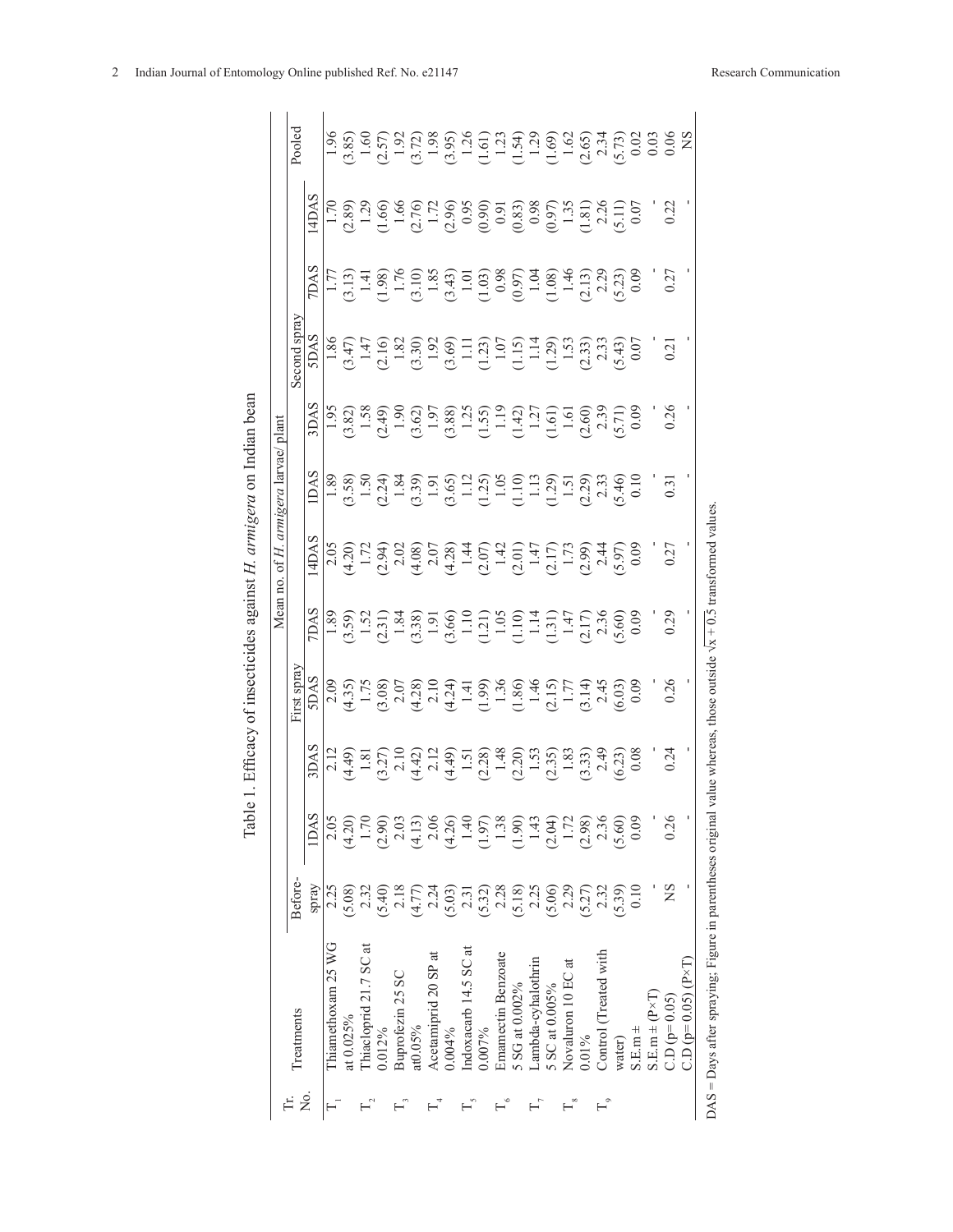| need nethol mon primite<br>n ann n                            |
|---------------------------------------------------------------|
|                                                               |
| )                                                             |
| $\frac{1}{2}$ . Then is a contract and contract $\frac{1}{2}$ |
|                                                               |
| $\frac{c}{c}$                                                 |
|                                                               |
| م دام 1.47                                                    |

|    |                                                             |                  |                                                                                                                                                                                                                                                                                                               |      |                                                                  |                                                                                                                                                                                                                                                                            | Mean no. of M. vitrata larvae/ plant |                                                                                                                                                                                                                                                                                                                                             |                                                                                                                                                                                                                                                                                                                                              |                                                                                                                                                                                                                                                                                                               |                                                                          |                                                                                                                                                                                                                                                                                                               |        | Yield<br>(q/ ha) | ncrease<br>in yield    |
|----|-------------------------------------------------------------|------------------|---------------------------------------------------------------------------------------------------------------------------------------------------------------------------------------------------------------------------------------------------------------------------------------------------------------|------|------------------------------------------------------------------|----------------------------------------------------------------------------------------------------------------------------------------------------------------------------------------------------------------------------------------------------------------------------|--------------------------------------|---------------------------------------------------------------------------------------------------------------------------------------------------------------------------------------------------------------------------------------------------------------------------------------------------------------------------------------------|----------------------------------------------------------------------------------------------------------------------------------------------------------------------------------------------------------------------------------------------------------------------------------------------------------------------------------------------|---------------------------------------------------------------------------------------------------------------------------------------------------------------------------------------------------------------------------------------------------------------------------------------------------------------|--------------------------------------------------------------------------|---------------------------------------------------------------------------------------------------------------------------------------------------------------------------------------------------------------------------------------------------------------------------------------------------------------|--------|------------------|------------------------|
|    | Treatments                                                  | Before           |                                                                                                                                                                                                                                                                                                               |      | First spray                                                      |                                                                                                                                                                                                                                                                            |                                      |                                                                                                                                                                                                                                                                                                                                             |                                                                                                                                                                                                                                                                                                                                              | Second spray                                                                                                                                                                                                                                                                                                  |                                                                          |                                                                                                                                                                                                                                                                                                               | Pooled |                  |                        |
| 2. |                                                             | Spray            | <b>IDAS</b>                                                                                                                                                                                                                                                                                                   | 3DAS | <b>SDAS</b>                                                      | <b>ZDAS</b>                                                                                                                                                                                                                                                                | 14DAS                                | <b>IDAS</b>                                                                                                                                                                                                                                                                                                                                 | 3DAS                                                                                                                                                                                                                                                                                                                                         | <b>SDAS</b>                                                                                                                                                                                                                                                                                                   | <b>ZDAS</b>                                                              | 14DAS                                                                                                                                                                                                                                                                                                         |        |                  | over<br>control<br>(%) |
|    | hiamethoxam                                                 | 2.63             |                                                                                                                                                                                                                                                                                                               |      |                                                                  |                                                                                                                                                                                                                                                                            |                                      |                                                                                                                                                                                                                                                                                                                                             |                                                                                                                                                                                                                                                                                                                                              |                                                                                                                                                                                                                                                                                                               |                                                                          |                                                                                                                                                                                                                                                                                                               |        | 14.58            | 31.23                  |
|    | 15 WG at 0.025%                                             | (6.93)           |                                                                                                                                                                                                                                                                                                               |      |                                                                  | $\begin{array}{l} 2.27\\ 5.15\\ 1.95\\ 2.81\\ 2.5\\ 3.81\\ 2.82\\ 3.83\\ 2.83\\ 2.81\\ 2.82\\ 2.83\\ 2.84\\ 2.84\\ 2.85\\ 2.86\\ 2.83\\ 2.83\\ 2.83\\ 2.83\\ 2.83\\ 2.83\\ 2.83\\ 2.83\\ 2.83\\ 2.83\\ 2.83\\ 2.83\\ 2.83\\ 2.83\\ 2.83\\ 2.83\\ 2.83\\ 2.83\\ 2.83\\ 2.8$ |                                      | $\begin{array}{l} 2.21 \\ 2.41 \\ -1.71 \\ 2.12 \\ 2.81 \\ -1.71 \\ 2.81 \\ 2.81 \\ -1.43 \\ -1.43 \\ -1.43 \\ -1.43 \\ -1.43 \\ -1.43 \\ -1.43 \\ -1.43 \\ -1.43 \\ -1.43 \\ -1.43 \\ -1.43 \\ -1.43 \\ -1.43 \\ -1.43 \\ -1.43 \\ -1.43 \\ -1.43 \\ -1.43 \\ -1.43 \\ -1.43 \\ -1.43 \\ -1.43 \\ -1.43 \\ -1.43 \\ -1.43 \\ -1.43 \\ -1.$ | $\begin{array}{l} 2.80 \\ 5.90 \\ -1.80 \\ 1.32 \\ 2.21 \\ 3.43 \\ -2.81 \\ -1.31 \\ -1.31 \\ -1.31 \\ -1.31 \\ -1.31 \\ -1.31 \\ -1.31 \\ -1.31 \\ -1.31 \\ -1.31 \\ -1.31 \\ -1.31 \\ -1.31 \\ -1.31 \\ -1.31 \\ -1.31 \\ -1.31 \\ -1.31 \\ -1.31 \\ -1.31 \\ -1.31 \\ -1.31 \\ -1.31 \\ -1.31 \\ -1.31 \\ -1.31 \\ -1.31 \\ -1.31 \\ -1.$ | $\begin{array}{l} 1.71 \\ 1.71 \\ 2.91 \\ 3.11 \\ 4.59 \\ 5.01 \\ 7.43 \\ 7.43 \\ 7.43 \\ 7.43 \\ 7.43 \\ 7.43 \\ 7.43 \\ 7.43 \\ 7.43 \\ 7.43 \\ 7.43 \\ 7.43 \\ 7.43 \\ 7.43 \\ 7.43 \\ 7.43 \\ 7.43 \\ 7.43 \\ 7.43 \\ 7.43 \\ 7.43 \\ 7.43 \\ 7.43 \\ 7.43 \\ 7.43 \\ 7.43 \\ 7.43 \\ 7.43 \\ 7.43 \\ 7.$ | $\begin{array}{l} 2.6 \\ 2.4 \\ 1.5 \\ 2.5 \\ 2.6 \\ 6.6 \\ \end{array}$ | $\begin{array}{l} 1.92 \\ 1.96 \\ 1.17 \\ 1.19 \\ 1.19 \\ 1.19 \\ 1.19 \\ 1.19 \\ 1.19 \\ 1.10 \\ 1.11 \\ 1.11 \\ 1.11 \\ 1.11 \\ 1.11 \\ 1.11 \\ 1.11 \\ 1.11 \\ 1.11 \\ 1.11 \\ 1.11 \\ 1.11 \\ 1.11 \\ 1.11 \\ 1.12 \\ 1.13 \\ 1.14 \\ 1.15 \\ 1.16 \\ 1.10 \\ 1.10 \\ 1.10 \\ 1.11 \\ 1.11 \\ 1.12 \\ 1.$ |        |                  |                        |
|    | hiacloprid 21.7 SC                                          | $2.5^{\circ}$    |                                                                                                                                                                                                                                                                                                               |      |                                                                  |                                                                                                                                                                                                                                                                            |                                      |                                                                                                                                                                                                                                                                                                                                             |                                                                                                                                                                                                                                                                                                                                              |                                                                                                                                                                                                                                                                                                               |                                                                          |                                                                                                                                                                                                                                                                                                               |        | 17.12            | 54.09                  |
|    | at 0.012%                                                   | (6.62)           |                                                                                                                                                                                                                                                                                                               |      |                                                                  |                                                                                                                                                                                                                                                                            |                                      |                                                                                                                                                                                                                                                                                                                                             |                                                                                                                                                                                                                                                                                                                                              |                                                                                                                                                                                                                                                                                                               |                                                                          |                                                                                                                                                                                                                                                                                                               |        |                  |                        |
|    | Buprofezin 25 SC                                            | 2.67             | $\begin{array}{c} 5.14 \\ 2.22 \\ 4.91 \\ 2.26 \\ 5.12 \end{array}$                                                                                                                                                                                                                                           |      |                                                                  |                                                                                                                                                                                                                                                                            |                                      |                                                                                                                                                                                                                                                                                                                                             |                                                                                                                                                                                                                                                                                                                                              |                                                                                                                                                                                                                                                                                                               |                                                                          |                                                                                                                                                                                                                                                                                                               |        | 15.04            | 35.37                  |
|    | at0.05%                                                     | (7.13)           |                                                                                                                                                                                                                                                                                                               |      |                                                                  |                                                                                                                                                                                                                                                                            |                                      |                                                                                                                                                                                                                                                                                                                                             |                                                                                                                                                                                                                                                                                                                                              |                                                                                                                                                                                                                                                                                                               |                                                                          |                                                                                                                                                                                                                                                                                                               |        |                  |                        |
|    | Acetamiprid 20 SP at                                        | 2.63             |                                                                                                                                                                                                                                                                                                               |      |                                                                  |                                                                                                                                                                                                                                                                            |                                      |                                                                                                                                                                                                                                                                                                                                             |                                                                                                                                                                                                                                                                                                                                              |                                                                                                                                                                                                                                                                                                               |                                                                          |                                                                                                                                                                                                                                                                                                               |        | 13.65            | 22.86                  |
|    | 0.004%                                                      |                  |                                                                                                                                                                                                                                                                                                               |      |                                                                  |                                                                                                                                                                                                                                                                            |                                      |                                                                                                                                                                                                                                                                                                                                             |                                                                                                                                                                                                                                                                                                                                              |                                                                                                                                                                                                                                                                                                               |                                                                          |                                                                                                                                                                                                                                                                                                               |        |                  |                        |
|    | ndoxacarb 14.5 SC                                           | $(6.92)$<br>2.57 |                                                                                                                                                                                                                                                                                                               |      |                                                                  |                                                                                                                                                                                                                                                                            |                                      |                                                                                                                                                                                                                                                                                                                                             |                                                                                                                                                                                                                                                                                                                                              |                                                                                                                                                                                                                                                                                                               |                                                                          |                                                                                                                                                                                                                                                                                                               |        | 20.60            | 85.41                  |
|    | at 0.007%                                                   |                  |                                                                                                                                                                                                                                                                                                               |      |                                                                  |                                                                                                                                                                                                                                                                            |                                      |                                                                                                                                                                                                                                                                                                                                             |                                                                                                                                                                                                                                                                                                                                              |                                                                                                                                                                                                                                                                                                               |                                                                          |                                                                                                                                                                                                                                                                                                               |        |                  |                        |
|    | Emamectin Benzoate                                          | $(6.59)$<br>2.51 |                                                                                                                                                                                                                                                                                                               |      |                                                                  |                                                                                                                                                                                                                                                                            |                                      |                                                                                                                                                                                                                                                                                                                                             |                                                                                                                                                                                                                                                                                                                                              |                                                                                                                                                                                                                                                                                                               |                                                                          |                                                                                                                                                                                                                                                                                                               |        | 21.75            | 95.76                  |
|    | SG at 0.002%                                                | (6.28)           | $\begin{array}{l} 2.38 \\ 2.20 \\ 1.81 \\ 1.30 \\ 1.80 \\ 1.80 \\ 1.81 \\ 1.82 \\ 1.81 \\ 1.33 \\ 1.33 \\ 1.35 \\ 1.36 \\ 1.33 \\ 1.35 \\ 1.36 \\ 1.37 \\ 1.38 \\ 1.39 \\ 1.33 \\ 1.33 \\ 1.33 \\ 1.33 \\ 1.33 \\ 1.33 \\ 1.33 \\ 1.33 \\ 1.33 \\ 1.33 \\ 1.33 \\ 1.33 \\ 1.33 \\ 1.33 \\ 1.33 \\ 1.33 \\ 1.$ |      |                                                                  |                                                                                                                                                                                                                                                                            |                                      |                                                                                                                                                                                                                                                                                                                                             |                                                                                                                                                                                                                                                                                                                                              |                                                                                                                                                                                                                                                                                                               |                                                                          |                                                                                                                                                                                                                                                                                                               |        |                  |                        |
|    | Lambda-cyhalothrin                                          | 2.62             |                                                                                                                                                                                                                                                                                                               |      |                                                                  |                                                                                                                                                                                                                                                                            |                                      |                                                                                                                                                                                                                                                                                                                                             |                                                                                                                                                                                                                                                                                                                                              |                                                                                                                                                                                                                                                                                                               |                                                                          |                                                                                                                                                                                                                                                                                                               |        | 19.81            | 78.30                  |
|    | SC at 0.005%                                                | (6.88)           |                                                                                                                                                                                                                                                                                                               |      |                                                                  |                                                                                                                                                                                                                                                                            |                                      |                                                                                                                                                                                                                                                                                                                                             |                                                                                                                                                                                                                                                                                                                                              |                                                                                                                                                                                                                                                                                                               |                                                                          |                                                                                                                                                                                                                                                                                                               |        |                  |                        |
|    | ಡ<br>Novaluron 10 EC                                        | 2.48             |                                                                                                                                                                                                                                                                                                               |      |                                                                  |                                                                                                                                                                                                                                                                            |                                      |                                                                                                                                                                                                                                                                                                                                             |                                                                                                                                                                                                                                                                                                                                              |                                                                                                                                                                                                                                                                                                               |                                                                          |                                                                                                                                                                                                                                                                                                               |        | 17.59            | 58.32                  |
|    | $0.01\%$                                                    | (6.16)           |                                                                                                                                                                                                                                                                                                               |      |                                                                  |                                                                                                                                                                                                                                                                            |                                      |                                                                                                                                                                                                                                                                                                                                             |                                                                                                                                                                                                                                                                                                                                              |                                                                                                                                                                                                                                                                                                               |                                                                          |                                                                                                                                                                                                                                                                                                               |        |                  |                        |
|    | Control (Treated with                                       | 2.51             | $2.67$<br>7.12)                                                                                                                                                                                                                                                                                               |      |                                                                  |                                                                                                                                                                                                                                                                            |                                      |                                                                                                                                                                                                                                                                                                                                             |                                                                                                                                                                                                                                                                                                                                              |                                                                                                                                                                                                                                                                                                               |                                                                          |                                                                                                                                                                                                                                                                                                               |        | $\Xi$            |                        |
|    | water)                                                      | (6.32)           |                                                                                                                                                                                                                                                                                                               |      |                                                                  |                                                                                                                                                                                                                                                                            |                                      |                                                                                                                                                                                                                                                                                                                                             |                                                                                                                                                                                                                                                                                                                                              |                                                                                                                                                                                                                                                                                                               |                                                                          |                                                                                                                                                                                                                                                                                                               |        |                  |                        |
|    | $S.E.m. \pm$                                                | 0.13             | 0.12                                                                                                                                                                                                                                                                                                          |      |                                                                  |                                                                                                                                                                                                                                                                            |                                      |                                                                                                                                                                                                                                                                                                                                             |                                                                                                                                                                                                                                                                                                                                              |                                                                                                                                                                                                                                                                                                               |                                                                          |                                                                                                                                                                                                                                                                                                               |        | 0.98             |                        |
|    | $S.E.m + (P \times T)$                                      |                  |                                                                                                                                                                                                                                                                                                               |      |                                                                  |                                                                                                                                                                                                                                                                            |                                      |                                                                                                                                                                                                                                                                                                                                             |                                                                                                                                                                                                                                                                                                                                              |                                                                                                                                                                                                                                                                                                               |                                                                          |                                                                                                                                                                                                                                                                                                               |        |                  |                        |
|    | $CD (p=0.05)$                                               | SN               | 0.37                                                                                                                                                                                                                                                                                                          | 0.36 | $\frac{38}{2}$                                                   | $\frac{1}{0.29}$                                                                                                                                                                                                                                                           | $\frac{1}{0.31}$                     | $\frac{35}{2}$                                                                                                                                                                                                                                                                                                                              | $\frac{1}{0.33}$                                                                                                                                                                                                                                                                                                                             |                                                                                                                                                                                                                                                                                                               |                                                                          | $\overline{0}$                                                                                                                                                                                                                                                                                                |        | 2.95             |                        |
|    | $CD (p=0.05) (P\times T)$                                   |                  |                                                                                                                                                                                                                                                                                                               |      |                                                                  |                                                                                                                                                                                                                                                                            |                                      |                                                                                                                                                                                                                                                                                                                                             |                                                                                                                                                                                                                                                                                                                                              |                                                                                                                                                                                                                                                                                                               |                                                                          |                                                                                                                                                                                                                                                                                                               |        |                  |                        |
|    | $DAS =$ Days after spraying; Figure in parentheses original |                  |                                                                                                                                                                                                                                                                                                               |      | value whereas, those outside $\sqrt{x} + 0.5$ transformed values |                                                                                                                                                                                                                                                                            |                                      |                                                                                                                                                                                                                                                                                                                                             |                                                                                                                                                                                                                                                                                                                                              |                                                                                                                                                                                                                                                                                                               |                                                                          |                                                                                                                                                                                                                                                                                                               |        |                  |                        |

#### Efficacy of insecticides against pod borers of Indian bean 3 Devashrayee Vaidik M et al.